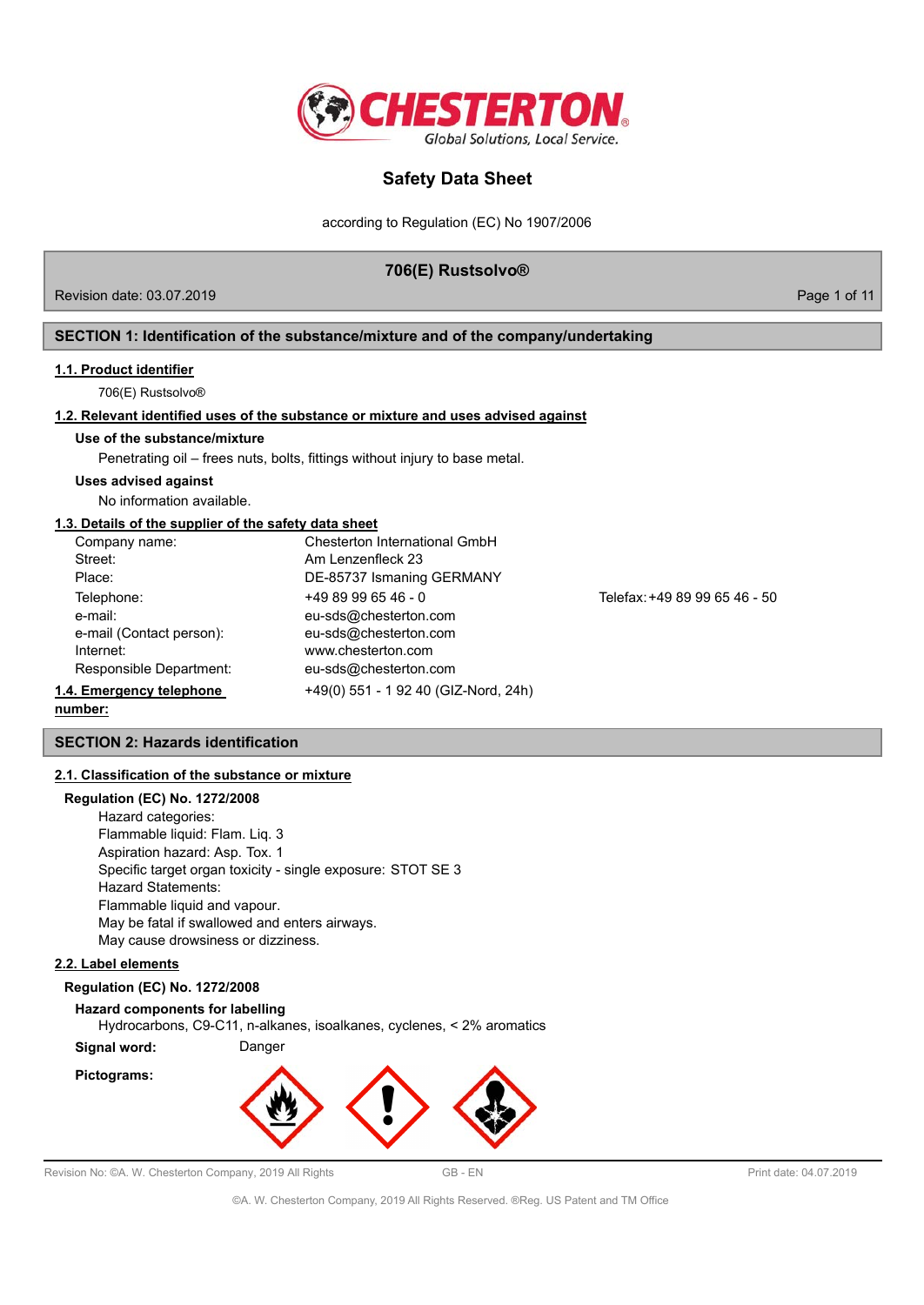

according to Regulation (EC) No 1907/2006

### **706(E) Rustsolvo®**

| Revision date: 03.07.2019             |                                                                                       | Page 2 of 11 |
|---------------------------------------|---------------------------------------------------------------------------------------|--------------|
| <b>Hazard statements</b>              |                                                                                       |              |
| H <sub>226</sub>                      | Flammable liquid and vapour.                                                          |              |
| H304                                  | May be fatal if swallowed and enters airways.                                         |              |
| H336                                  | May cause drowsiness or dizziness.                                                    |              |
| <b>Precautionary statements</b>       |                                                                                       |              |
| P <sub>210</sub>                      | Keep away from heat, hot surfaces, sparks, open flames and other ignition sources. No |              |
|                                       | smoking.                                                                              |              |
| P301+P310                             | IF SWALLOWED: Immediately call a POISON CENTER/doctor.                                |              |
| P331                                  | Do NOT induce vomiting.                                                               |              |
| P403+P235                             | Store in a well-ventilated place. Keep cool.                                          |              |
| P <sub>501</sub>                      | Dispose of contents/container to an appropriate recycling or disposal facility.       |              |
| Special labelling of certain mixtures |                                                                                       |              |
| EUH066                                | Repeated exposure may cause skin dryness or cracking.                                 |              |
| 2.3. Other hazards                    |                                                                                       |              |

No information available.

#### **SECTION 3: Composition/information on ingredients**

#### **3.2. Mixtures**

#### **Hazardous components**

| CAS No                                                      | Chemical name                                                         |          |                   | Quantity    |
|-------------------------------------------------------------|-----------------------------------------------------------------------|----------|-------------------|-------------|
|                                                             | IEC No                                                                | Index No | IREACH No         |             |
|                                                             | IGHS Classification                                                   |          |                   |             |
| 64742-48-9                                                  | Hydrocarbons, C9-C11, n-alkanes, isoalkanes, cyclenes, < 2% aromatics |          |                   | $45 - 50$ % |
|                                                             | 1919-857-5                                                            |          | 101-2119463258-33 |             |
| Flam. Lig. 3, STOT SE 3, Asp. Tox. 1; H226 H336 H304 EUH066 |                                                                       |          |                   |             |

Full text of H and EUH statements: see section 16.

#### **Further Information**

No information available.

#### **SECTION 4: First aid measures**

### **4.1. Description of first aid measures**

#### **General information**

Change contaminated, saturated clothing. In case of accident or unwellness, seek medical advice immediately (show directions for use or safety data sheet if possible).

#### **After inhalation**

Remove casualty to fresh air and keep warm and at rest. If breathing is irregular or stopped, administer artificial respiration. Call a doctor.

#### **After contact with skin**

After contact with skin, wash immediately with plenty of water and soap. In case of skin irritation, consult a physician.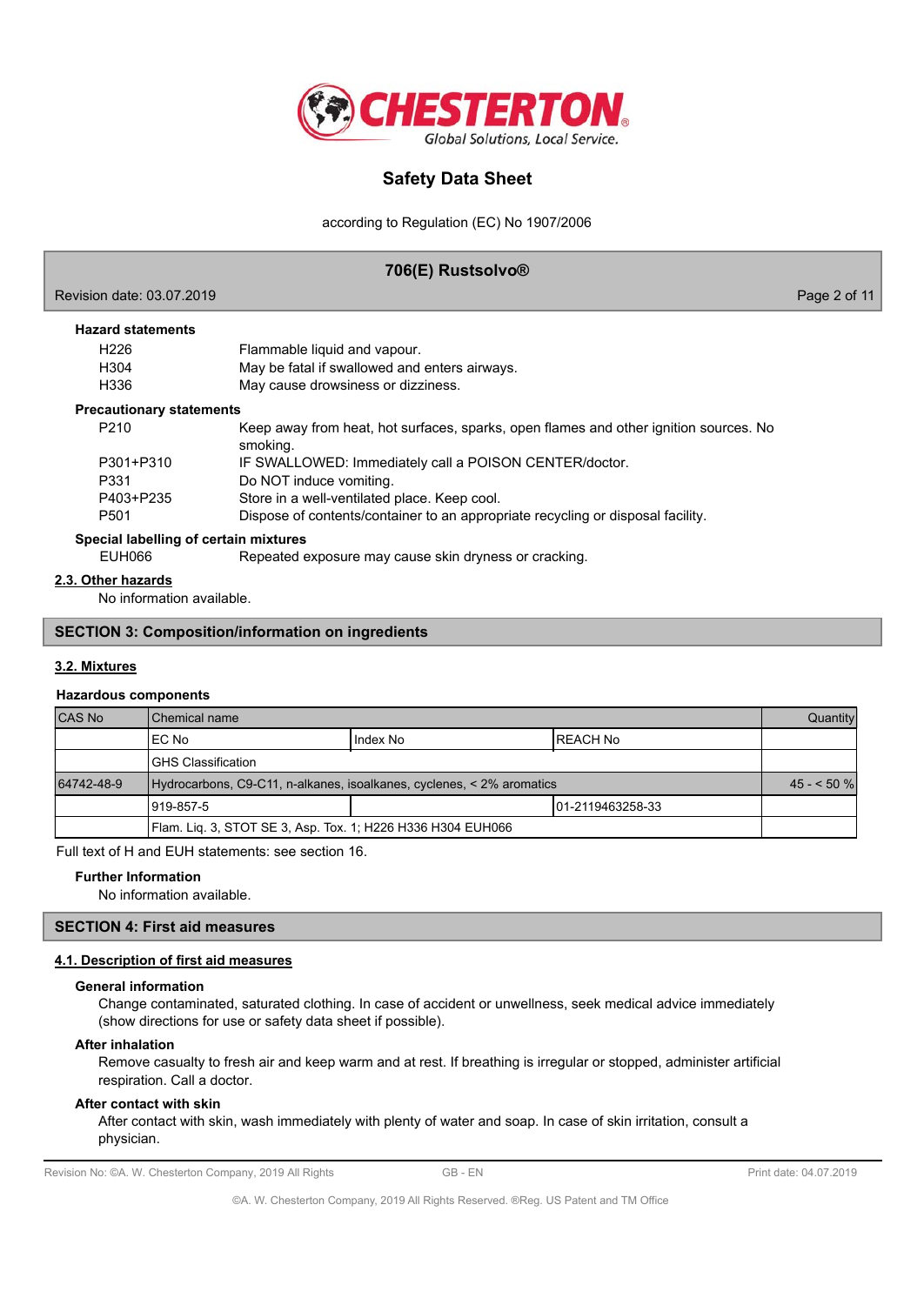

according to Regulation (EC) No 1907/2006

### **706(E) Rustsolvo®**

Revision date: 03.07.2019 Page 3 of 11

### **After contact with eyes**

Rinse immediately carefully and thoroughly with eye-bath or water. If eye irritation persists: Get medical advice/attention.

#### **After ingestion**

Do NOT induce vomiting. Immediately call a doctor.

#### **4.2. Most important symptoms and effects, both acute and delayed**

Causes eye irritation. Causes skin irritation. Repeated exposure may cause skin dryness or cracking. Most important symptoms and effects, both acute and delayed: Headache, Dizziness, Pulmonary oedema Vapours may cause drowsiness and dizziness.

#### **4.3. Indication of any immediate medical attention and special treatment needed**

First Aid, decontamination, treatment of symptoms.

#### **SECTION 5: Firefighting measures**

#### **5.1. Extinguishing media**

#### **Suitable extinguishing media**

Dry extinguishing powder. Carbon dioxide (CO2). alcohol resistant foam. Water spray jet

#### **Unsuitable extinguishing media**

Full water jet

#### **5.2. Special hazards arising from the substance or mixture**

Heating causes rise in pressure with risk of bursting. Vapours can form explosive mixtures with air.

#### **5.3. Advice for firefighters**

Special protective equipment for firefighters Protective clothing. In case of fire: Wear self-contained breathing apparatus.

#### **Additional information**

Collect contaminated fire extinguishing water separately. Do not allow entering drains or surface water.

### **SECTION 6: Accidental release measures**

### **6.1. Personal precautions, protective equipment and emergency procedures**

See protective measures under point 7 and 8. Provide adequate ventilation. Personal protection equipment: see section 8

### **6.2. Environmental precautions**

Do not allow to enter into surface water or drains. Cover drains.

### **6.3. Methods and material for containment and cleaning up**

Absorb with liquid-binding material (e.g. sand, diatomaceous earth, acid- or universal binding agents). Treat the recovered material as prescribed in the section on waste disposal.

### **6.4. Reference to other sections**

See protective measures under point 7 and 8. Disposal: see section 13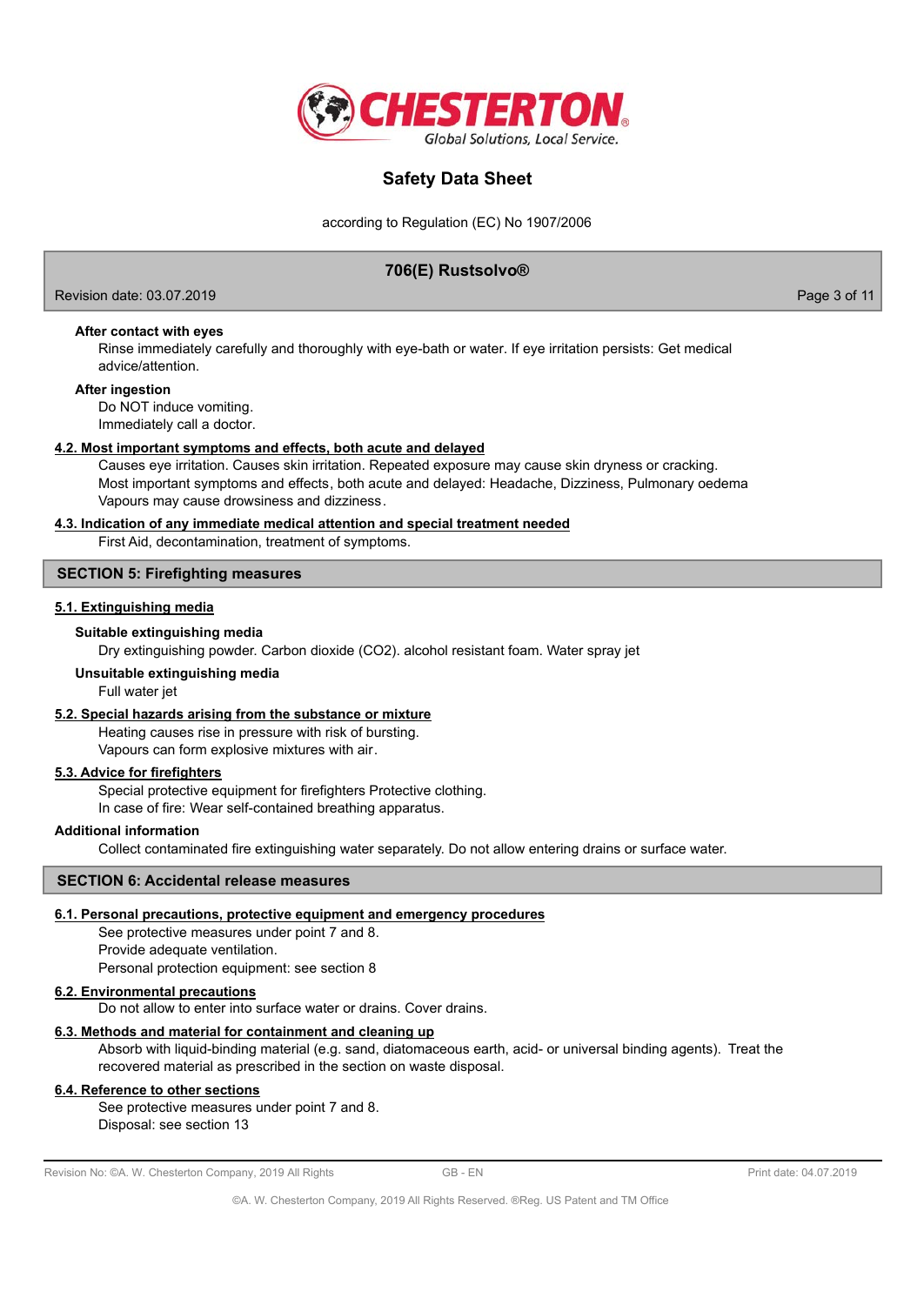

according to Regulation (EC) No 1907/2006

### **706(E) Rustsolvo®**

Revision date: 03.07.2019 Page 4 of 11

#### **SECTION 7: Handling and storage**

#### **7.1. Precautions for safe handling**

#### **Advice on safe handling**

See section 8. Wear personal protection equipment (refer to section 8).

#### **Advice on protection against fire and explosion**

Vapours are heavier than air, spread along floors and form explosive mixtures with air. Take precautionary measures against static discharges. Keep away from sources of heat (e.g. hot surfaces), sparks and open flames.

### **7.2. Conditions for safe storage, including any incompatibilities**

**Requirements for storage rooms and vessels**

Keep cool. Protect from sunlight.

### **Hints on joint storage**

Keep away from: Food and feedingstuffs

#### **Further information on storage conditions**

Keep away from: Frost Heat Humidity

### **7.3. Specific end use(s)**

No information available.

**SECTION 8: Exposure controls/personal protection**

#### **8.1. Control parameters**

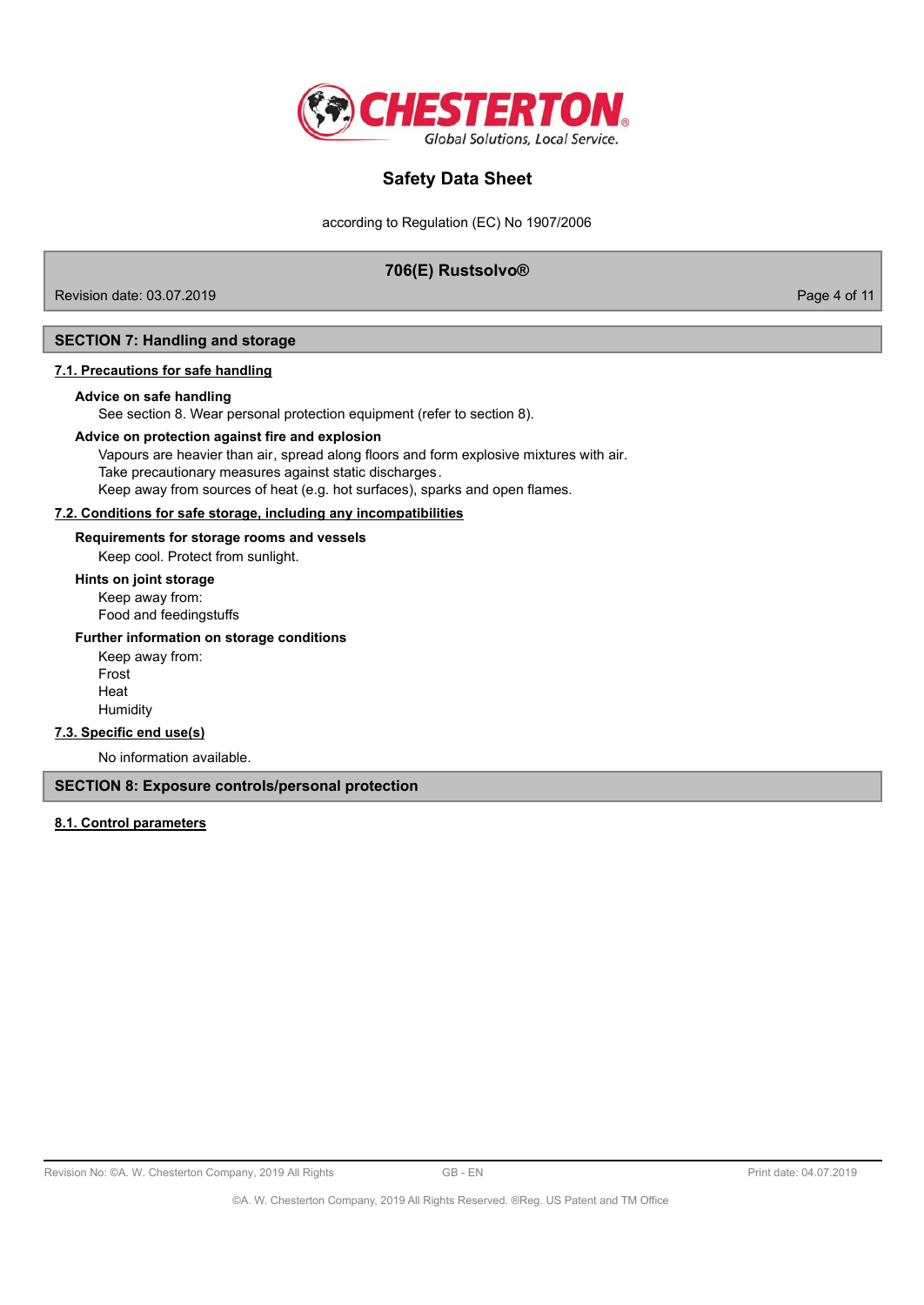

according to Regulation (EC) No 1907/2006

### **706(E) Rustsolvo®**

Revision date: 03.07.2019 Page 5 of 11

#### **DNEL/DMEL values**

| CAS No                   | Substance                                                             |                |          |                         |
|--------------------------|-----------------------------------------------------------------------|----------------|----------|-------------------------|
| DNEL type                |                                                                       | Exposure route | Effect   | Value                   |
| 64742-48-9               | Hydrocarbons, C9-C11, n-alkanes, isoalkanes, cyclenes, < 2% aromatics |                |          |                         |
| Worker DNEL, long-term   |                                                                       | inhalation     | systemic | 1500 mg/m <sup>3</sup>  |
| Worker DNEL, long-term   |                                                                       | Idermal        | systemic | 300 mg/kg bw/day        |
| Consumer DNEL, long-term |                                                                       | inhalation     | systemic | $900 \text{ mg/m}^3$    |
| Consumer DNEL, long-term |                                                                       | Idermal        | systemic | 300 mg/kg bw/day        |
| Consumer DNEL, long-term |                                                                       | loral          | systemic | 300 mg/kg bw/day        |
| Worker DNEL, acute       |                                                                       | linhalation    | systemic | 1300 mg/m <sup>3</sup>  |
| Worker DNEL, long-term   |                                                                       | inhalation     | local    | 840 mg/m <sup>3</sup>   |
| Worker DNEL, acute       |                                                                       | inhalation     | llocal   | 1100 mg/m <sup>3</sup>  |
| Consumer DNEL, acute     |                                                                       | inhalation     | systemic | 1200 mg/m <sup>3</sup>  |
| Consumer DNEL, long-term |                                                                       | inhalation     | llocal   | 180 mg/m <sup>3</sup>   |
| Consumer DNEL, acute     |                                                                       | inhalation     | llocal   | $640$ mg/m <sup>3</sup> |
|                          |                                                                       |                |          |                         |

#### **8.2. Exposure controls**

#### **Appropriate engineering controls**

Provide adequate ventilation as well as local exhaustion at critical locations. Take action to prevent static discharges.

### **Protective and hygiene measures**

Wear protective gloves/protective clothing.

#### **Eye/face protection**

Suitable eye protection: Eye glasses with side protection goggles

#### **Hand protection**

Tested protective gloves must be worn: EN ISO 374

NBR (Nitrile rubber), Butyl caoutchouc (butyl rubber)

Thickness of the glove material >= 0,4 mm

Breakthrough times and swelling properties of the material must be taken into consideration.

For special purposes, it is recommended to check the resistance to chemicals of the protective gloves

mentioned above together with the supplier of these gloves.

Wearing time with occasional contact (splashes): max. 480 min. (NBR (Nitrile rubber))

Wearing time with permanent contact 240 - 480 min (NBR (Nitrile rubber))

Observe the wear time limits as specified by the manufacturer.

#### **Skin protection**

Protective clothing

#### **Respiratory protection**

If technical exhaust or ventilation measures are not possible or insufficient , respiratory protection must be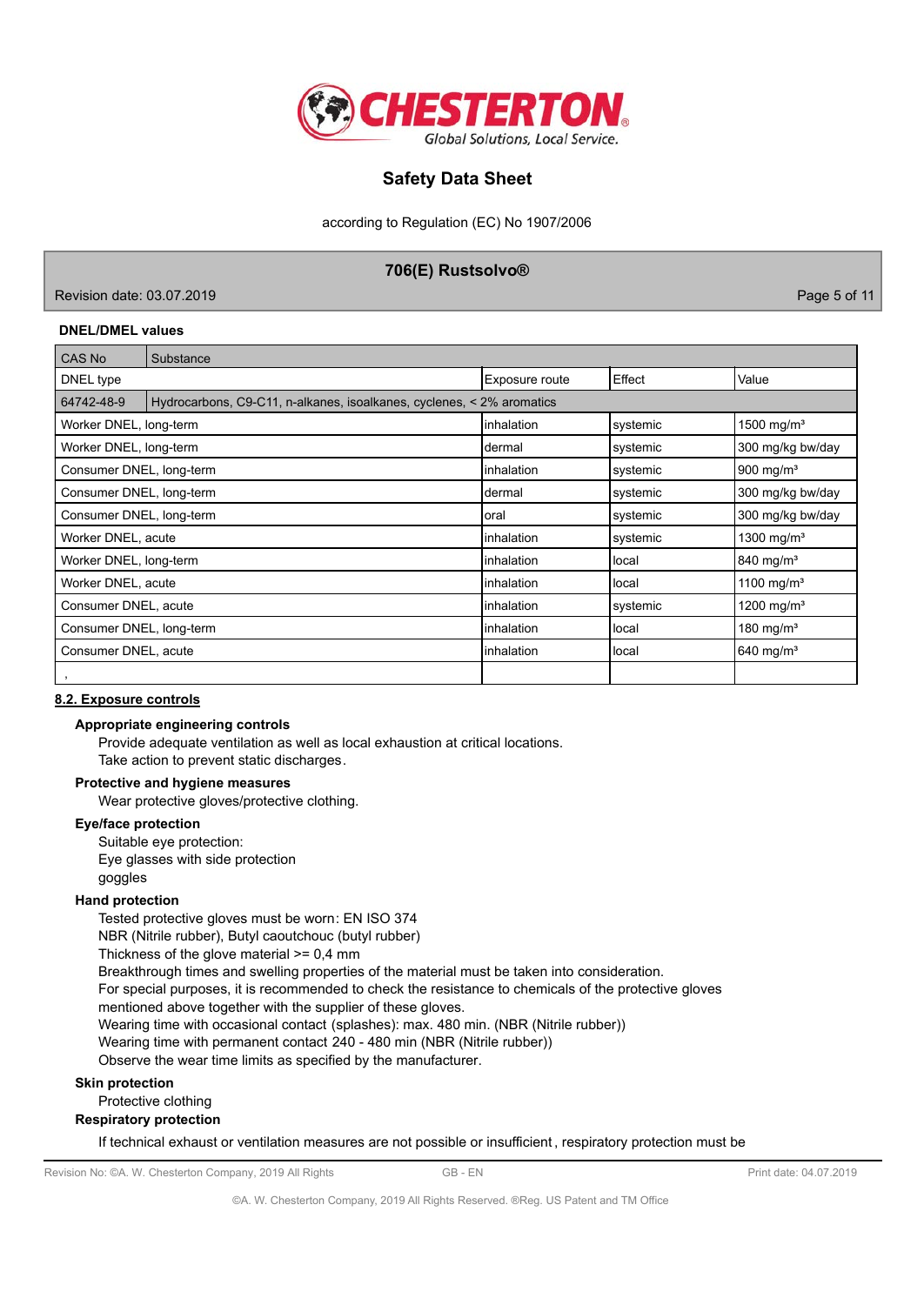

according to Regulation (EC) No 1907/2006

### **706(E) Rustsolvo®**

Revision date: 03.07.2019 **Page 6 of 11** 

### worn.

Filtering device (full mask or mouthpiece) with filter: A-P2

### **Environmental exposure controls**

No special measures are necessary.

### **SECTION 9: Physical and chemical properties**

#### **9.1. Information on basic physical and chemical properties**

| Physical state:                                                              | Liquid                                                                                                 |                    |
|------------------------------------------------------------------------------|--------------------------------------------------------------------------------------------------------|--------------------|
| Colour:                                                                      | blue; green                                                                                            |                    |
| Odour:                                                                       | like: Petroleum                                                                                        |                    |
|                                                                              |                                                                                                        | <b>Test method</b> |
| pH-Value:                                                                    | not applicable                                                                                         |                    |
| Changes in the physical state                                                |                                                                                                        |                    |
| Melting point:                                                               | not determined                                                                                         |                    |
| Initial boiling point and boiling range:                                     | not determined                                                                                         |                    |
| Sublimation point:                                                           | not determined                                                                                         |                    |
| Softening point:                                                             | not determined                                                                                         |                    |
| Pour point:                                                                  | not determined                                                                                         |                    |
| Flash point:                                                                 | 53,3 °C                                                                                                |                    |
| Flammability                                                                 |                                                                                                        |                    |
| Solid:                                                                       | not determined                                                                                         |                    |
| Gas:                                                                         | not determined                                                                                         |                    |
| <b>Explosive properties</b><br>Vapours can form explosive mixtures with air. |                                                                                                        |                    |
| Lower explosion limits:                                                      | not determined                                                                                         |                    |
| Upper explosion limits:                                                      | not determined                                                                                         |                    |
| <b>Auto-ignition temperature</b>                                             |                                                                                                        |                    |
| Solid:                                                                       | not determined                                                                                         |                    |
| Gas:                                                                         | not determined                                                                                         |                    |
| Decomposition temperature:                                                   | not determined                                                                                         |                    |
| <b>Oxidizing properties</b><br>No information available.                     |                                                                                                        |                    |
| Vapour pressure:<br>(at 20 $°C$ )                                            | not determined                                                                                         |                    |
| Density (at 20 °C):                                                          | $0,9$ g/cm <sup>3</sup>                                                                                |                    |
| Water solubility:                                                            | The study does not need to be conducted<br>because the substance is known to be<br>insoluble in water. |                    |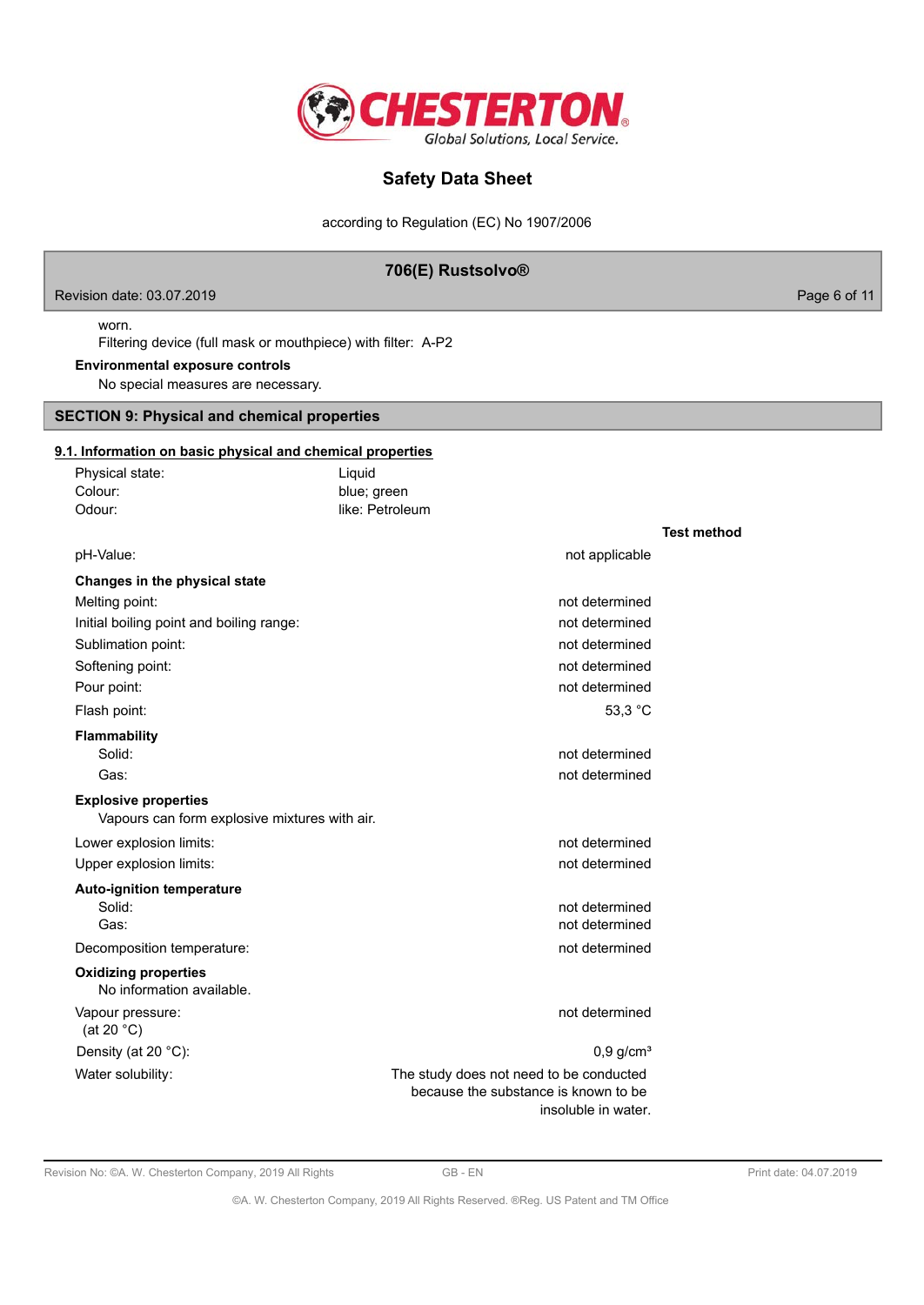

according to Regulation (EC) No 1907/2006

| 706(E) Rustsolvo®                                        |              |  |  |
|----------------------------------------------------------|--------------|--|--|
| Revision date: 03.07.2019                                | Page 7 of 11 |  |  |
| Solubility in other solvents<br>No information quailable |              |  |  |

| No information available. |                |                |
|---------------------------|----------------|----------------|
| Partition coefficient:    | not determined |                |
| Viscosity / dynamic:      | not determined |                |
| Vapour density:           |                | $>1$ (air = 1) |
| Evaporation rate:         | <1             | (Ether = 1)    |
| Solvent content:          | 49.7%          |                |
| 9.2. Other information    |                |                |
|                           |                |                |

No information available.

### **SECTION 10: Stability and reactivity**

#### **10.1. Reactivity**

The product is stable under storage at normal ambient temperatures.

#### **10.2. Chemical stability**

The substance is chemically stable under recommended conditions of storage, use and temperature.

### **10.3. Possibility of hazardous reactions**

This material is considered to be non-reactive under normal use conditions.

#### **10.4. Conditions to avoid**

This material is combustible and can be ignited by heat, sparks, flames, or other sources of ignition (e.g. static electricity, pilot lights, or mechanical/electrical equipment).

### **10.5. Incompatible materials**

Strong acid, Strong alkali, Oxidising agent

### **10.6. Hazardous decomposition products**

Nitrogen oxides (NOx), Carbon dioxide (CO2), Carbon monoxide

### **SECTION 11: Toxicological information**

### **11.1. Information on toxicological effects**

#### **Acute toxicity**

Based on available data, the classification criteria are not met.

| CAS No     | Chemical name                                                         |                         |                |                     |                            |  |
|------------|-----------------------------------------------------------------------|-------------------------|----------------|---------------------|----------------------------|--|
|            | Exposure route                                                        | <b>IDose</b>            | <b>Species</b> | <b>I</b> Source     | <b>I</b> Method            |  |
| 64742-48-9 | Hydrocarbons, C9-C11, n-alkanes, isoalkanes, cyclenes, < 2% aromatics |                         |                |                     |                            |  |
|            | oral                                                                  | LD50<br>> 5000<br>mg/kg | Rat            | Study report (1988) | <b>IOECD Guideline 401</b> |  |
|            | dermal                                                                | > 2000<br>LD50<br>mg/kg | Rat            | Study report (1989) | IOECD Guideline 402        |  |
|            | inhalation (4 h) vapour                                               | LC50<br>> 4.96<br>mg/l  | IRat           | Study report (1992) | <b>IOECD Guideline 403</b> |  |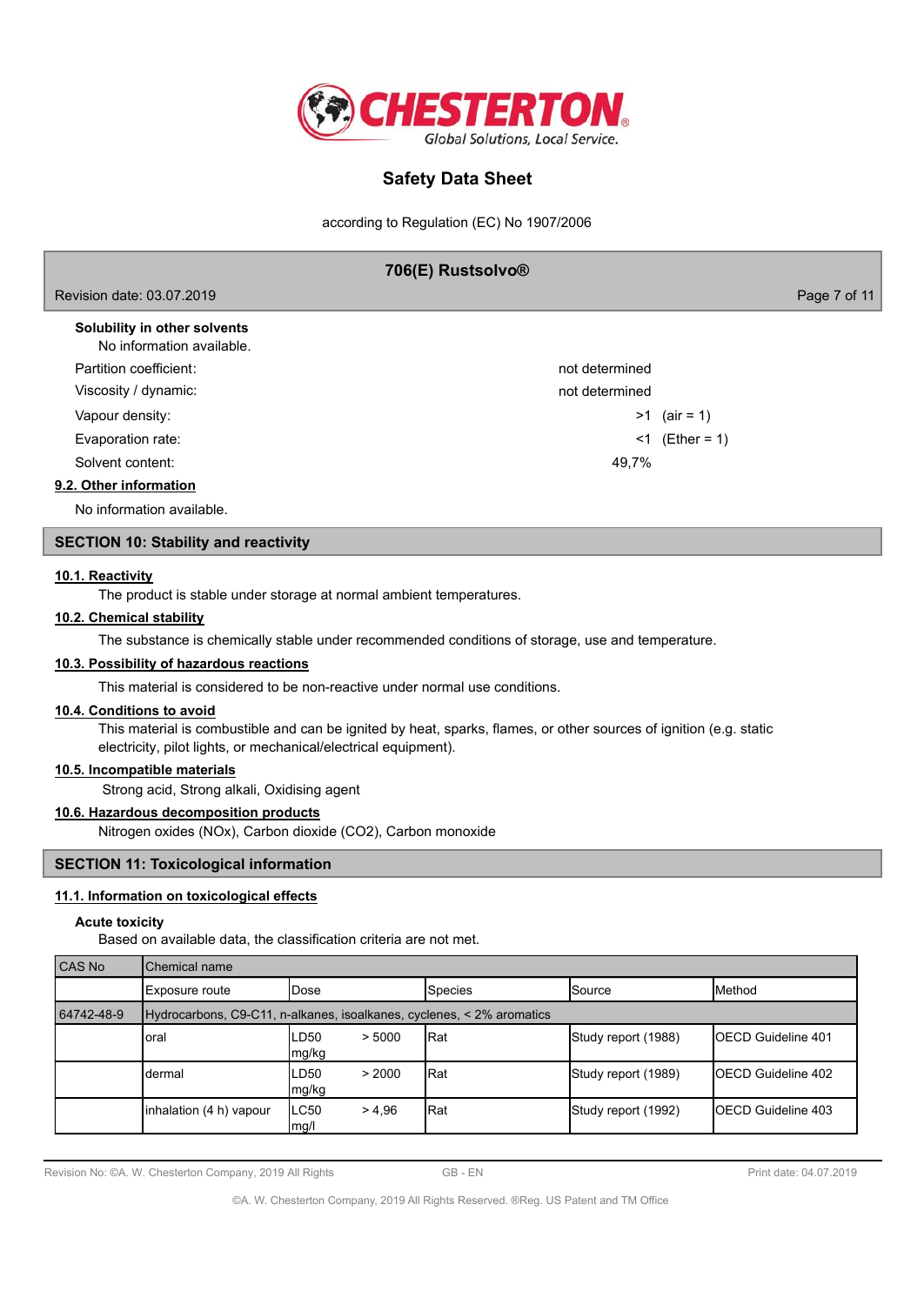

according to Regulation (EC) No 1907/2006

### **706(E) Rustsolvo®**

Revision date: 03.07.2019 Page 8 of 11

#### **Irritation and corrosivity**

Based on available data, the classification criteria are not met.

#### **Sensitising effects**

Based on available data, the classification criteria are not met.

#### **Carcinogenic/mutagenic/toxic effects for reproduction**

Based on available data, the classification criteria are not met.

#### **STOT-single exposure**

May cause drowsiness or dizziness. (Hydrocarbons, C9-C11, n-alkanes, isoalkanes, cyclenes, < 2% aromatics)

#### **STOT-repeated exposure**

Repeated exposure may cause skin dryness or cracking.

#### **Aspiration hazard**

May be fatal if swallowed and enters airways.

#### **SECTION 12: Ecological information**

#### **12.1. Toxicity**

No information available.

| <b>CAS No</b> | Chemical name                                                         |                           |            |                                         |                                          |                                               |
|---------------|-----------------------------------------------------------------------|---------------------------|------------|-----------------------------------------|------------------------------------------|-----------------------------------------------|
|               | Aquatic toxicity                                                      | Dose                      |            | $[h]   [d]$ Species                     | Source                                   | <b>I</b> Method                               |
| 64742-48-9    | Hydrocarbons, C9-C11, n-alkanes, isoalkanes, cyclenes, < 2% aromatics |                           |            |                                         |                                          |                                               |
|               | Acute algae toxicity                                                  | ErC <sub>50</sub><br>mg/l | >1000      | 72 hlPseudokirchneriella<br>subcapitata | Study report;<br> company data<br>(1995) | <b>OECD Guideline</b><br>1201                 |
|               | Acute crustacea toxicity                                              | <b>EC50</b>               | $4.5$ mg/l | 48 h Daphnia magna                      | Study report<br>(1995)                   | <b>OECD Guideline</b><br>202                  |
|               | Fish toxicity                                                         | <b>NOEC</b><br>mg/l       | 0,131      | 28 d Oncorhynchus mykiss                | CONCAWE,<br>Brussels, Belgium<br>(2010)  | The aquatic<br>toxicity was<br>estimated by a |
|               | Crustacea toxicity                                                    | <b>NOEC</b><br>mg/l       | 0,23       | 21 d Daphnia magna                      | CONCAWE,<br>Brussels, Belgium<br>(2010)  | The aguatic<br>toxicity was<br>estimated by a |

#### **12.3. Bioaccumulative potential**

No information available.

### **12.4. Mobility in soil**

No information available.

#### **12.5. Results of PBT and vPvB assessment**

The substances in the mixture do not meet the PBT/vPvB criteria according to REACH, annex XIII.

### **12.6. Other adverse effects**

No information available.

#### **SECTION 13: Disposal considerations**

#### **13.1. Waste treatment methods**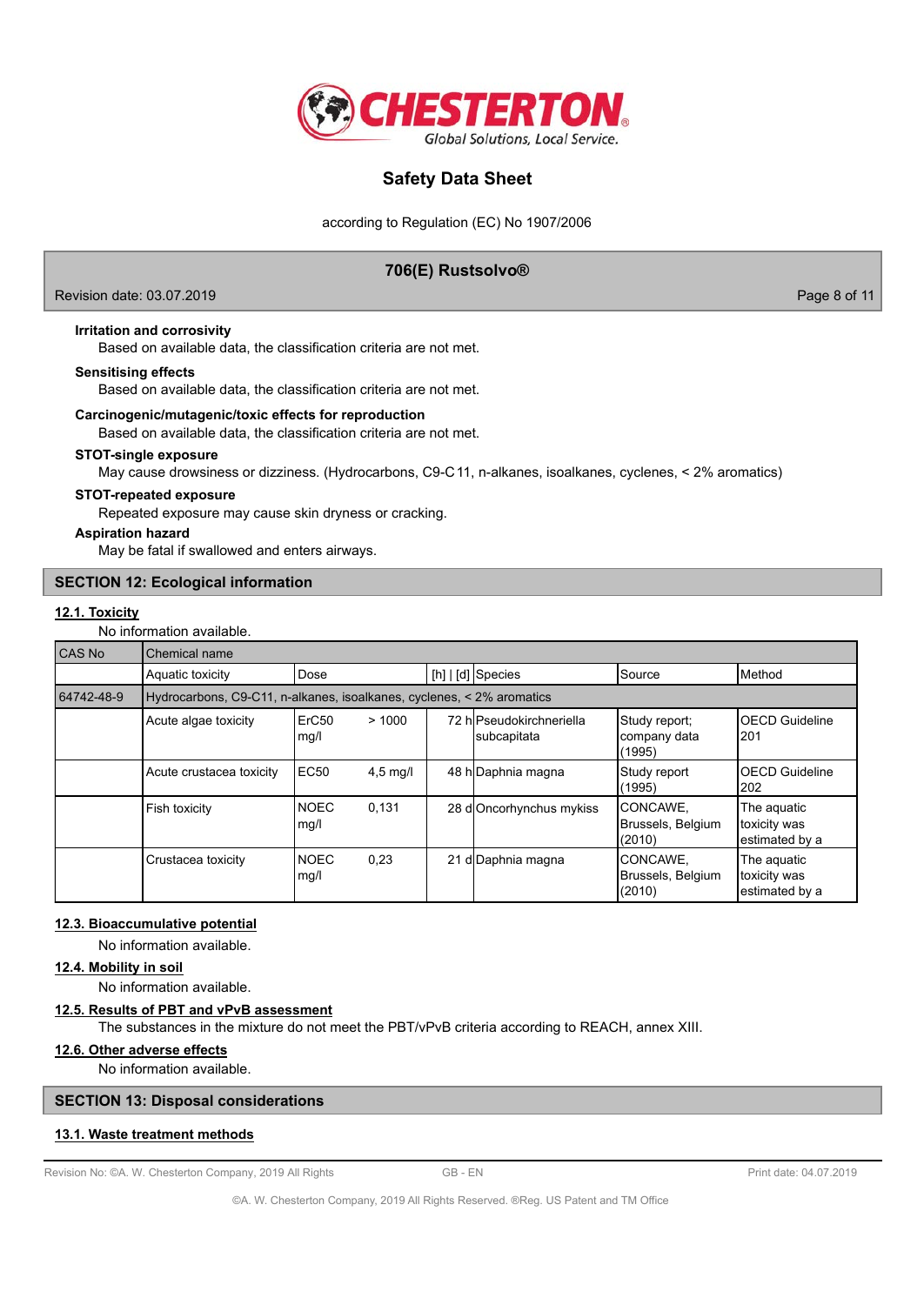

according to Regulation (EC) No 1907/2006

### **706(E) Rustsolvo®**

Revision date: 03.07.2019 **Page 9 of 11** 

### **Advice on disposal**

Dispose of waste according to applicable legislation.

#### **Contaminated packaging**

Dispose of waste according to applicable legislation.

#### **SECTION 14: Transport information**

| Land transport (ADR/RID)          |                                   |
|-----------------------------------|-----------------------------------|
| 14.1. UN number:                  | <b>UN 1993</b>                    |
| 14.2. UN proper shipping name:    | FLAMMABLE LIQUID, N.O.S. (naphta) |
| 14.3. Transport hazard class(es): | 3                                 |
| 14.4. Packing group:              | III                               |
| Hazard label:                     | 3                                 |
| Classification code:              | F1                                |
| <b>Special Provisions:</b>        | 274 601                           |
| Limited quantity:                 | 5 L                               |
| Excepted quantity:                | E1                                |
| Transport category:               | 3                                 |
| Tunnel restriction code:          | E                                 |
| Inland waterways transport (ADN)  |                                   |
| 14.1. UN number:                  | <b>UN 1993</b>                    |
| 14.2. UN proper shipping name:    | FLAMMABLE LIQUID, N.O.S. (naphta) |
| 14.3. Transport hazard class(es): | 3                                 |
| 14.4. Packing group:              | III                               |
| Hazard label:                     | 3                                 |
| Classification code:              | F <sub>1</sub>                    |
| <b>Special Provisions:</b>        | 274 601                           |
| Limited quantity:                 | 5L                                |
| Excepted quantity:                | E1                                |
| <b>Marine transport (IMDG)</b>    |                                   |
| 14.1. UN number:                  | <b>UN 1993</b>                    |
| 14.2. UN proper shipping name:    | FLAMMABLE LIQUID, N.O.S. (naphta) |
| 14.3. Transport hazard class(es): | 3                                 |
| 14.4. Packing group:              | Ш                                 |
| Hazard label:                     | 3                                 |
| <b>Special Provisions:</b>        | 223, 274, 955                     |
| Limited quantity:                 | 5 L                               |
| Excepted quantity:                | E1                                |
| EmS:                              | $F-E$ , S-E                       |
| Air transport (ICAO-TI/IATA-DGR)  |                                   |
| 14.1. UN number:                  | <b>UN 1993</b>                    |
| 14.2. UN proper shipping name:    | FLAMMABLE LIQUID, N.O.S. (naphta) |

Revision No: ©A. W. Chesterton Company, 2019 All Rights GB - EN GB - EN Print date: 04.07.2019

©A. W. Chesterton Company, 2019 All Rights Reserved. ®Reg. US Patent and TM Office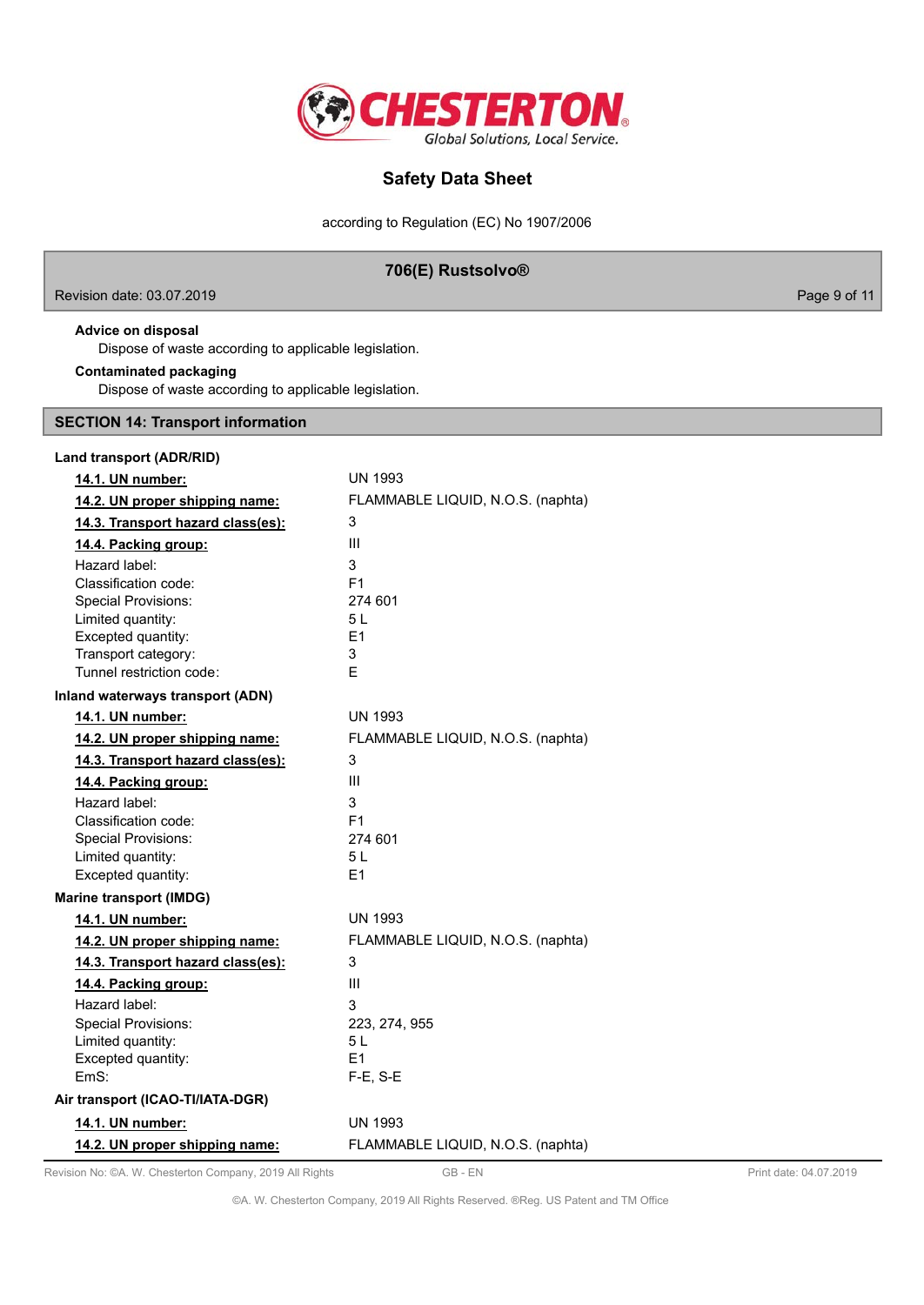

according to Regulation (EC) No 1907/2006

| 706(E) Rustsolvo®                                                                                     |                                                                                                                                                                                      |               |
|-------------------------------------------------------------------------------------------------------|--------------------------------------------------------------------------------------------------------------------------------------------------------------------------------------|---------------|
| Revision date: 03.07.2019                                                                             |                                                                                                                                                                                      | Page 10 of 11 |
| 14.3. Transport hazard class(es):                                                                     | 3                                                                                                                                                                                    |               |
| 14.4. Packing group:                                                                                  | Ш                                                                                                                                                                                    |               |
| Hazard label:                                                                                         | 3                                                                                                                                                                                    |               |
| <b>Special Provisions:</b>                                                                            | A <sub>3</sub>                                                                                                                                                                       |               |
| Limited quantity Passenger:                                                                           | 10 <sub>L</sub>                                                                                                                                                                      |               |
| Passenger LQ:                                                                                         | Y344<br>E1                                                                                                                                                                           |               |
| Excepted quantity:<br>IATA-packing instructions - Passenger:                                          | 355                                                                                                                                                                                  |               |
| IATA-max. quantity - Passenger:                                                                       | 60L                                                                                                                                                                                  |               |
| IATA-packing instructions - Cargo:                                                                    | 366                                                                                                                                                                                  |               |
| IATA-max. quantity - Cargo:                                                                           | 220 L                                                                                                                                                                                |               |
| 14.5. Environmental hazards                                                                           |                                                                                                                                                                                      |               |
| <b>ENVIRONMENTALLY HAZARDOUS:</b>                                                                     | no                                                                                                                                                                                   |               |
| 14.6. Special precautions for user<br>No information available.                                       |                                                                                                                                                                                      |               |
| 14.7. Transport in bulk according to Annex II of Marpol and the IBC Code<br>No information available. |                                                                                                                                                                                      |               |
| <b>SECTION 15: Regulatory information</b>                                                             |                                                                                                                                                                                      |               |
|                                                                                                       | 15.1. Safety, health and environmental regulations/legislation specific for the substance or mixture                                                                                 |               |
| EU regulatory information                                                                             |                                                                                                                                                                                      |               |
| Restrictions on use (REACH, annex XVII):                                                              |                                                                                                                                                                                      |               |
|                                                                                                       | Entry 28: Hydrocarbons, C9-C11, n-alkanes, isoalkanes, cyclenes, < 2% aromatics                                                                                                      |               |
| Information according to 2012/18/EU<br>(SEVESO III):                                                  | P5c FLAMMABLE LIQUIDS                                                                                                                                                                |               |
| National regulatory information                                                                       |                                                                                                                                                                                      |               |
| Water contaminating class (D):                                                                        | 2 - clearly water contaminating                                                                                                                                                      |               |
| 15.2. Chemical safety assessment                                                                      |                                                                                                                                                                                      |               |
| Hydrocarbons, C9-C11, n-alkanes, isoalkanes, cyclenes, < 2% aromatics                                 | For the following substances of this mixture a chemical safety assessment has been carried out:                                                                                      |               |
| <b>SECTION 16: Other information</b>                                                                  |                                                                                                                                                                                      |               |
| Abbreviations and acronyms                                                                            |                                                                                                                                                                                      |               |
|                                                                                                       | ADR: Accord européen sur le transport des marchandises dangereuses par Route                                                                                                         |               |
|                                                                                                       | (European Agreement concerning the International Carriage of Dangerous Goods by Road)                                                                                                |               |
|                                                                                                       | RID: Règlement international conernat le transport des marchandises dangereuses par chemin de fer<br>(Regulations Concerning the International Transport of Dangerous Goods by Rail) |               |
| IMDG: International Maritime Code for Dangerous Goods                                                 |                                                                                                                                                                                      |               |
| IATA: International Air Transport Association                                                         |                                                                                                                                                                                      |               |
|                                                                                                       | IATA-DGR: Dangerous Goods Refulations by the "International Air Transport Association" (IATA)                                                                                        |               |
| ICAO: International Civil Aviation Organization                                                       |                                                                                                                                                                                      |               |